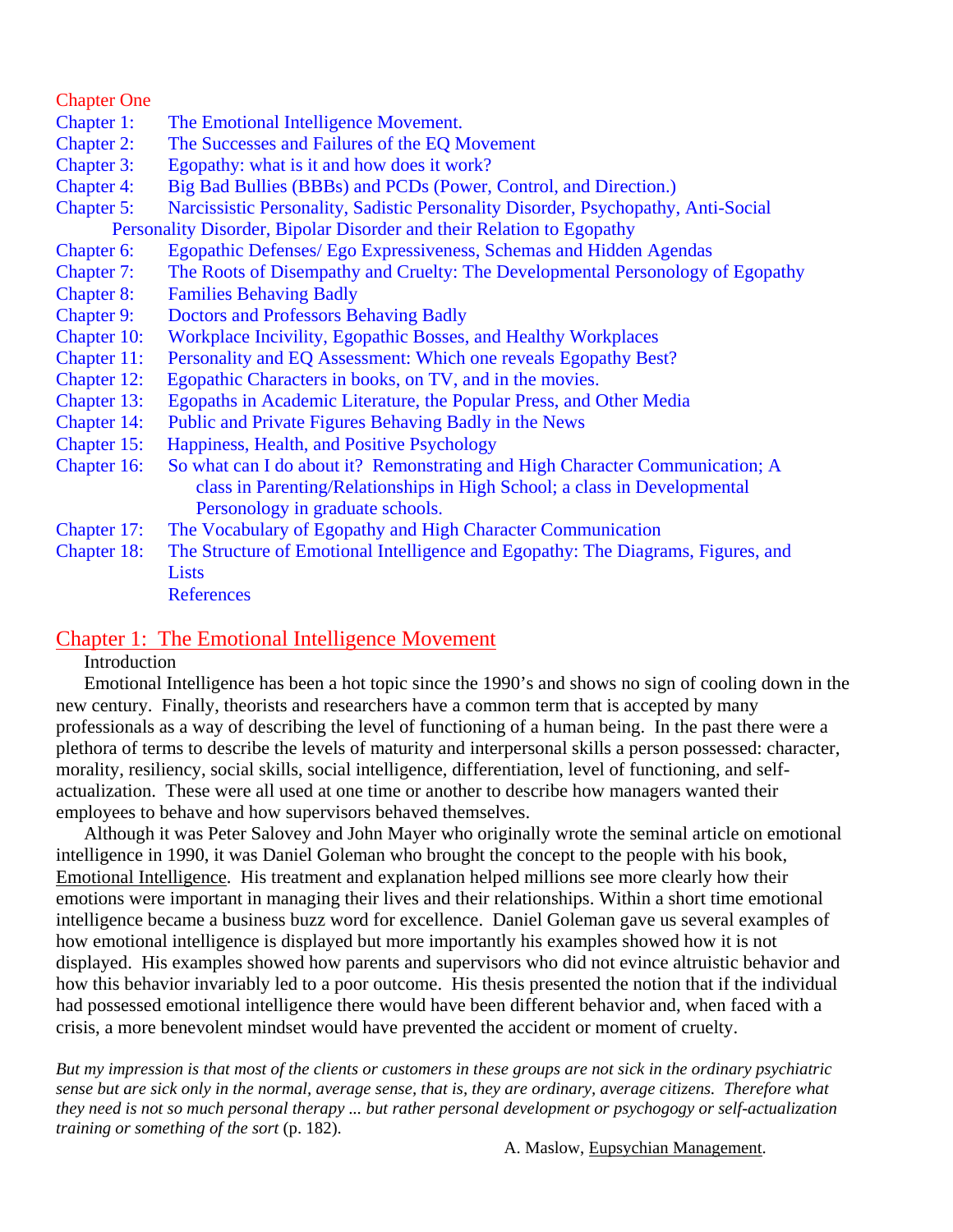# Chapter One The Emotional Intelligence Movement

#### What does "Emotional intelligence" mean?

 Emotional intelligence is a term that was not used in psychology until Peter Salovey and John Mayer (1990) adopted it to mean the ability to feel one's feelings and to know them well enough to understand them and to use them to make rational decisions. This was a revolutionary way of dealing with one's emotions. In all of history emotions have been the nemesis of clear thinking and controlled behavior. It was the person who felt their emotions too fully and did not control them that ended up in conflict and difficult situations. The Greeks said, "Control your emotions, control your life."

 Why was a concept like "emotional intelligence" necessary if the world has gotten along fine without it all these years? Emotional intelligence was necessary because emotions are so often given short-shrift and denigrated as something to hide and repress. Salovey and Mayer (1990) showed us that emotions can be used to make wiser choices and to inform our daily decision making.

# Emotional Intelligence: In the beginning

 The story began with the landing gear failing to deployment for landing. The pilot was so concerned with the plane that he was ignoring the decreasing fuel. The crew members noticed the fuel depletion but were so fearful of the pilot's anger that they were unable to confront him. Eventually, the plane ran out of fuel and was forced to crash land. This story was an illustration of low emotional intelligence in Daniel Goleman's best seller Emotional Intelligence: Why it can matter more than IQ.

Emotional Intelligence created a firestorm of activity, books, articles, and seminars on emotional intelligence. And yet, still, in 2009, millions of Americans do not know what it is and are not caring to learn.

 This movement toward understanding the character of man, though, began long before the term "emotional intelligence" was invented. As far back as the Greek philosophers, thinking men and women attempted to discover what creates and makes up a person of character. The word they used most often was translated as "virtue."

 Freud spent a considerable amount of time studying the character of man. He even addressed the idea of moral character. In 1985 Wayne Payne first used the words "emotional intelligence" in his Ph.D. dissertation. Three years later Reuven Bar-On (1988) used the term "emotional quotient" in his dissertation. He has continued in the field to become one of the "big three" researchers and writers on this concept of emotional intelligence. In 1990 two articles that were published which focused on the concept of "emotional intelligence" (Mayer, DiPaolo, Salovey, 1990; Salovey & Mayer, 1990). Unfortunately, the first article focused on recognizing or reading others' emotions instead of focusing on how people *care* about others' emotions. In the second article by Salovey and Mayer (1990), the authors defined emotional intelligence as "the ability to monitor one's own and others' feelings and emotions, to discriminate among them, and to use this information to guide one's thinking and actions" (p. 189). It was left up to Daniel Goleman to add the fourth concept of "empathy," which is *caring* about others' feelings and emotions.

 Emotional intelligence is the ability to know your emotions but it's not enough to just to be able to identify your emotions. You have to understand them, as well, and it's there that most people get lost. Being able to understand why you are feeling sad or lonely is the royal road to being healthy and knowing what to do to heal those emotions. Many people suffer experiences in childhood which cause them to be cut off from their emotions. In some cases the neglect or rejection was so severe the children, who became adults, really don't have emotions to be cut off from. The neurons in their brains simply did not connect in an "emotional" way. If you encourage these people to get in touch with their emotions they really don't understand what you are talking about. These people are not doomed to emotional